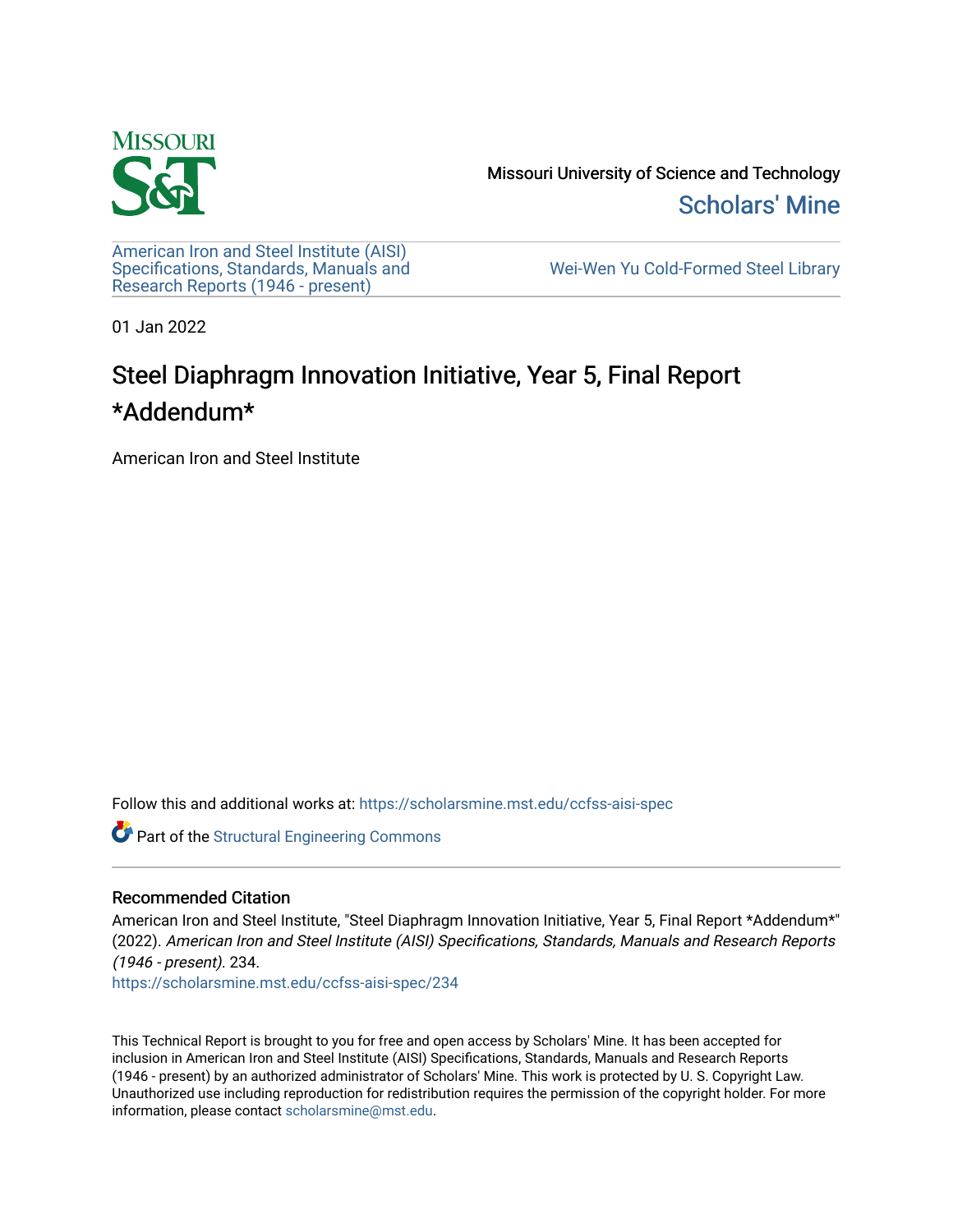# research report 8

Steel Diaphragm Innovation Initiative, Year 5, Final Report \*Addendum\*

RESEARCH REPORT RP22-01

January 2022



American Iron and Steel Institute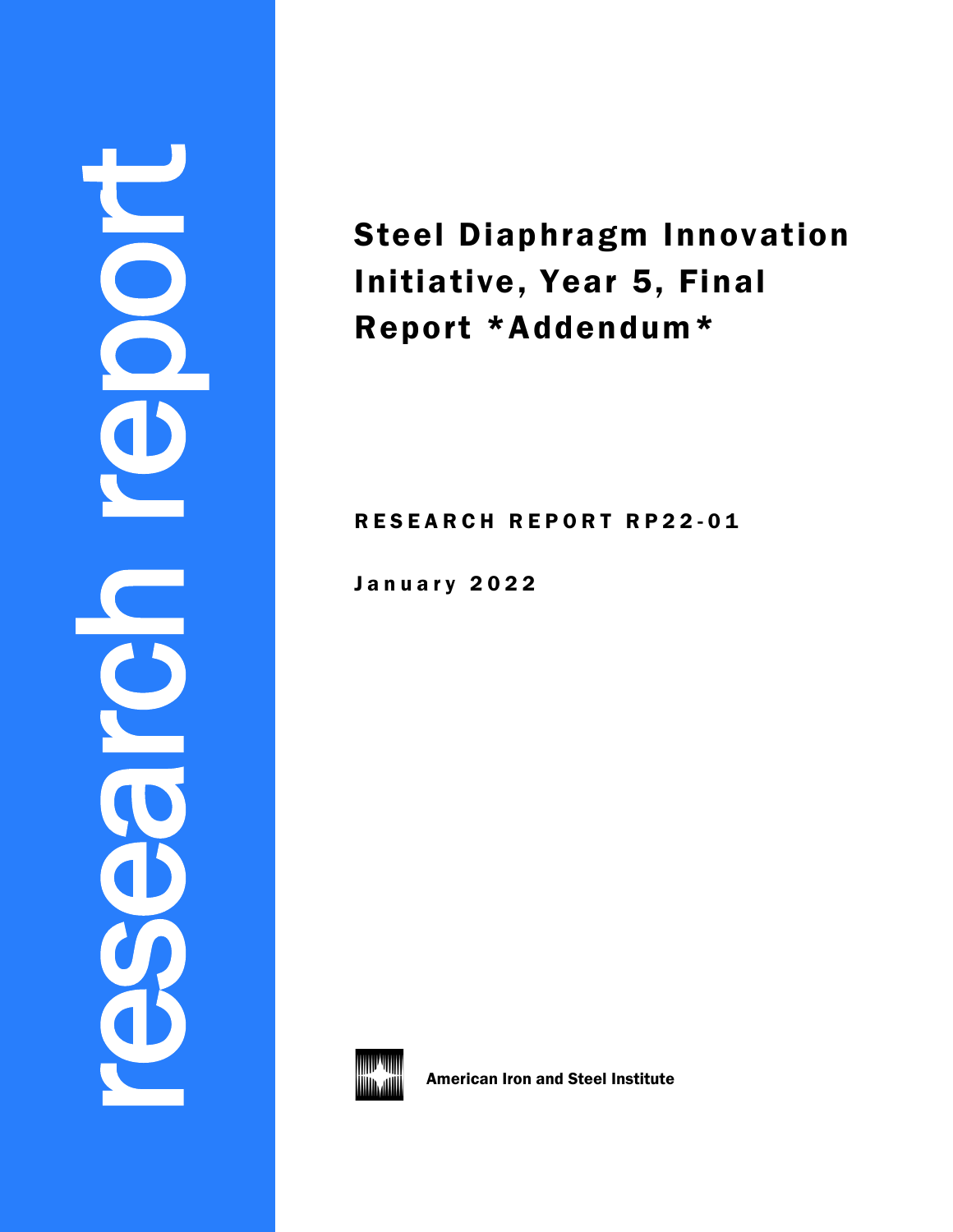### DISCLAIMER

The material contained herein has been developed by researchers based on their research findings and is for general information only. The information in it should not be used without first securing competent advice with respect to its suitability for any given application. The publication of the information is not intended as a representation or warranty on the part of the American Iron and Steel Institute or of any other person named herein, that the information is suitable for any general or particular use or of freedom from infringement of any patent or patents. Anyone making use of the information assumes all liability arising from such use.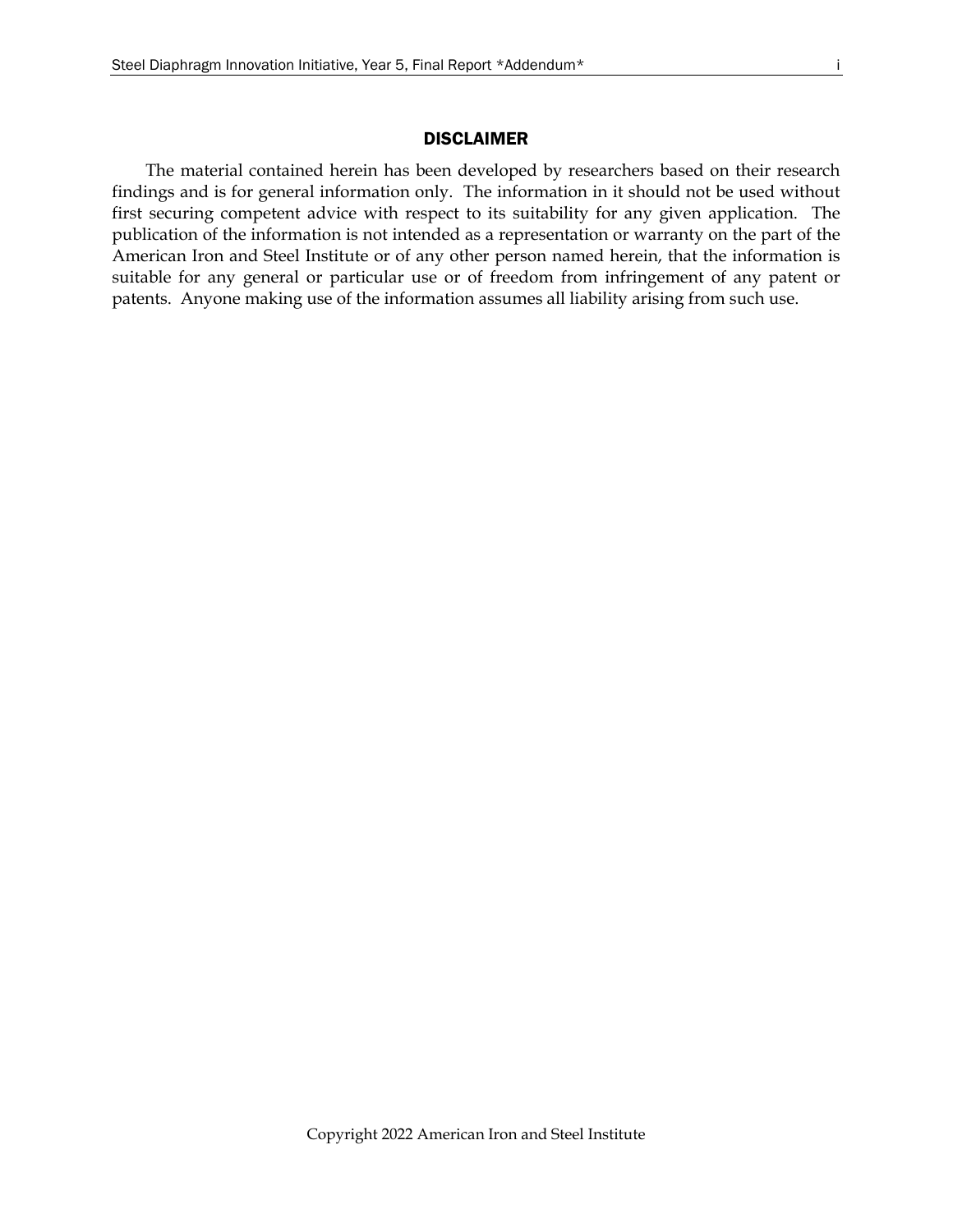### PREFACE

The Steel Diaphragm Innovation Initiative (SDII) is a multi-year industry-academic-government partnership to advance the seismic performance of steel floor and roof diaphragms utilized in steel buildings. This addendum to the final report covers work conducted on Task 5.6 which was completed during a no-cost extension conducted in 2021. Please refer to AISI RP21-04, the *Steel Diaphragm Innovation Initiative, Year 5, Final Report* for all other details.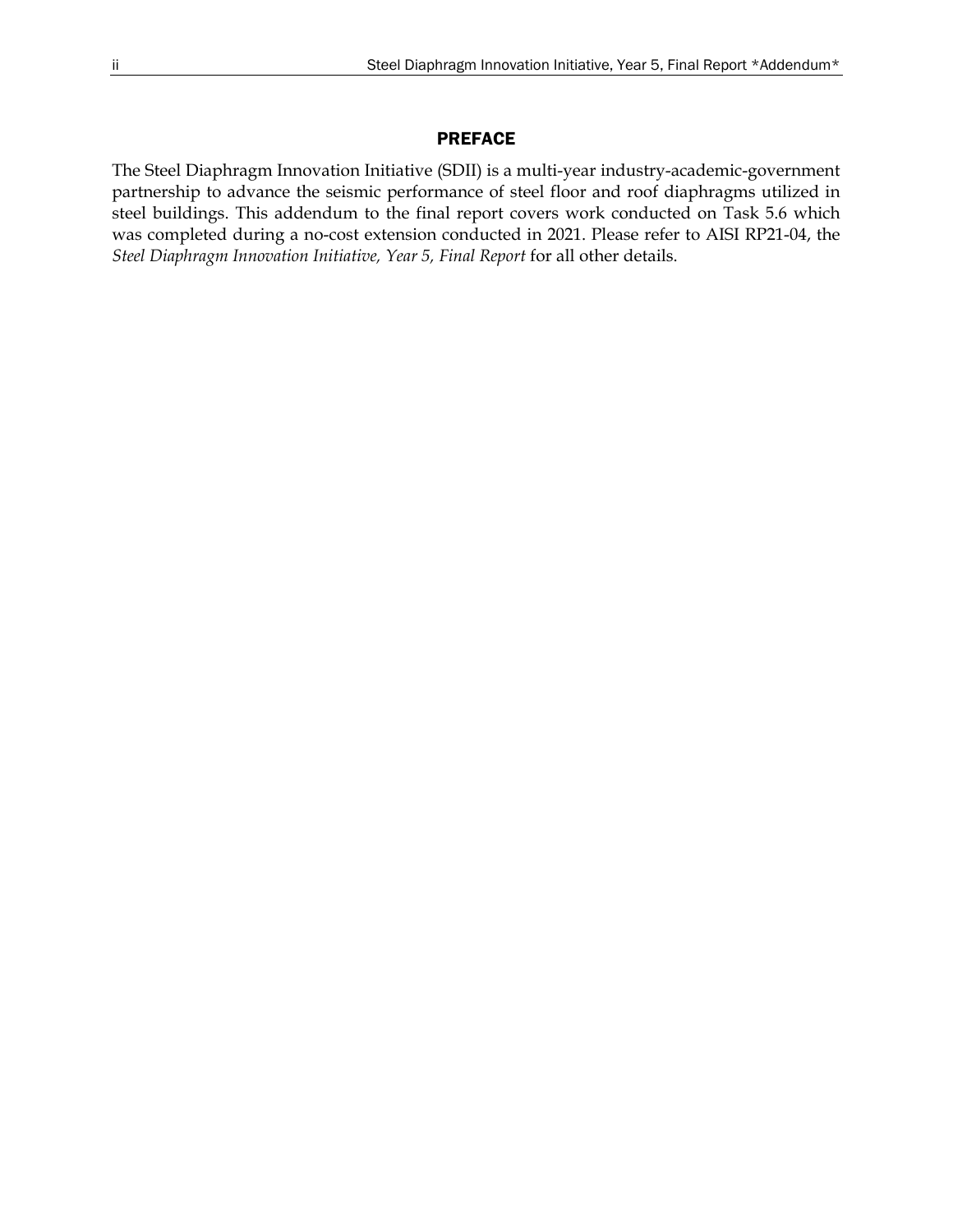## Steel Diaphragm Innovation Initiative

Year 5 Final Report **\*Addendum\*** (1 Jan 2021 – 31 December 2021)

### **Authors:**

Lead Investigators Matt Eatherton, Sam Easterling, Jerry Hajjar, Ben Schafer Research Faculty and Staff, Postdoctoral Scholars Shahab Torabian, Kyle Coleman Graduate Students Robert Bailey Bond, Nicholas Evans Briggs, Astrid Winther Fischer, Hamid Foroughi, Raul Avellaneda Ramirez, Gengrui Wei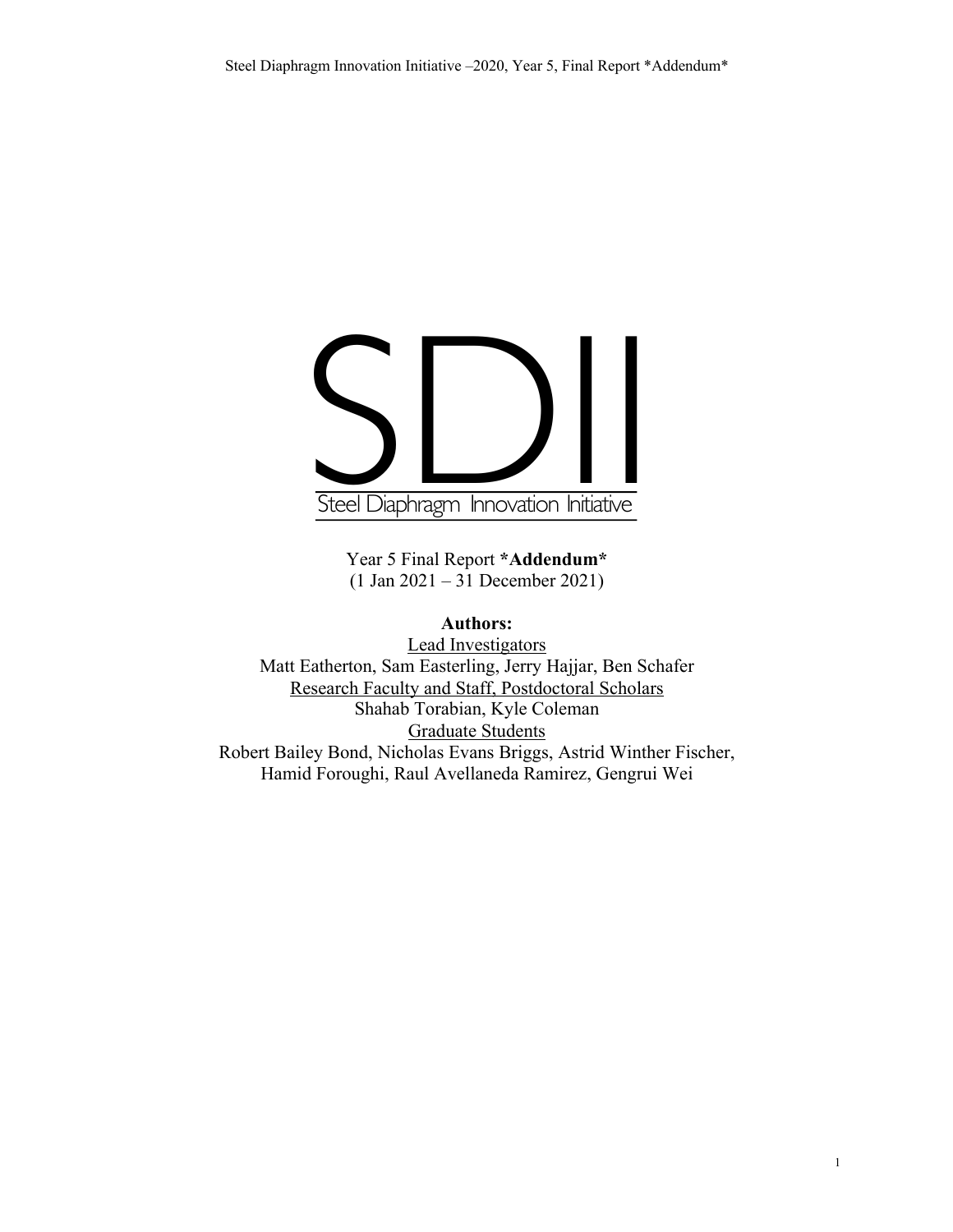### **SDII Information**

The Steel Diaphragm Innovation Initiative (SDII) is a multi-year industry-academic partnership to advance the seismic performance of steel floor and roof diaphragms utilized in steel buildings through better understanding of diaphragm-structure interaction, new design approaches, and new three-dimensional modeling tools that provided enhanced capabilities to designers utilizing steel diaphragms in their building systems. SDII was created through collaboration between the American Iron and Steel Institute and the American Institute of Steel Construction with contributions from the Steel Deck Institute, the Metal Building Manufacturers Association, and the Steel Joist Institute in partnership with the Cold-Formed Steel Research Consortium; including, researchers from Johns Hopkins University, Virginia Tech, Northeastern University, and Walter P Moore.

### **CFSRC Information**

The Cold-Formed Steel Research Consortium (CFSRC) is a multi-institute consortium of university researchers dedicated to providing world-leading research that enables structural engineers and manufacturers to realize the full potential of structures utilizing cold-formed steel. More information can be found at www.cfsrc.org. All CFSRC reports are hosted permanently by the Johns Hopkins University library in the DSpace collection:

https://jscholarship.library.jhu.edu/handle/1774.2/40427.

### **Complete List of SDII Participants**

Lead Investigators Matt Eatherton, Sam Easterling (SDII Year 2-), Jerry Hajjar, Cris Moen, (SDII Year 1), Rafael Sabelli, Ben Schafer Research Faculty and Staff, Postdoctoral Scholars Paul Bergson (SDII Year 5), Kyle Coleman (SDII Year 2-), David Padilla-Llano (SDII Year 1 and 2), Shahab Torabian Graduate Students Pat O'Brien (SDII Year 1 and 2), Shaoning Li (SDII Year 2), Astrid Winther Fischer (SDII Year 2-), Basit Qayyum (SDII Year 2 and 3), Nicholas Evans Briggs (Year 3-) Hamid Foroughi (SDII Year 3-), Mithila Bhagavathi Madhavan (SDII Year 3-4), Raul Avellaneda Ramirez (SDII Year 3-), Yifei Shi (SDII Year 3), Gengrui Wei (SDII Year 3-), Robert Bailey Bond (SDII Year 4-5), Colin Hug (SDII Year 4), Abigail Desa (SDII Year 5), Bayley St. Jacques (SDII Year 5)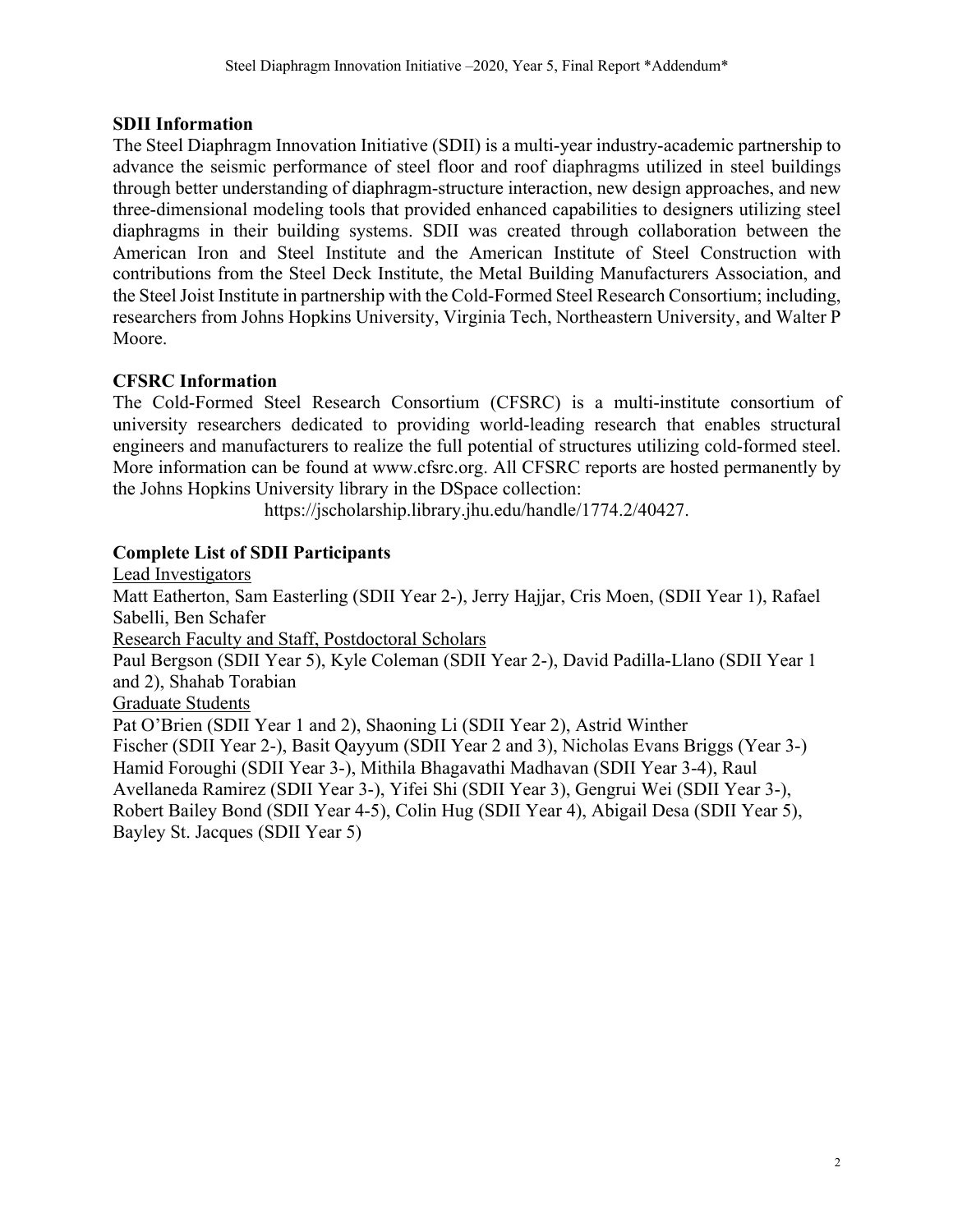### **1 Summary**

The Steel Diaphragm Innovation Initiative (SDII) is a multi-year industry-academic-government partnership to advance the seismic performance of steel floor and roof diaphragms utilized in steel buildings. This addendum to the final report covers work conducted on Task 5.6 which was completed during a no-cost extension conducted (1 Jan. 2021 – 31 Dec. 2021). See the final report for all other details.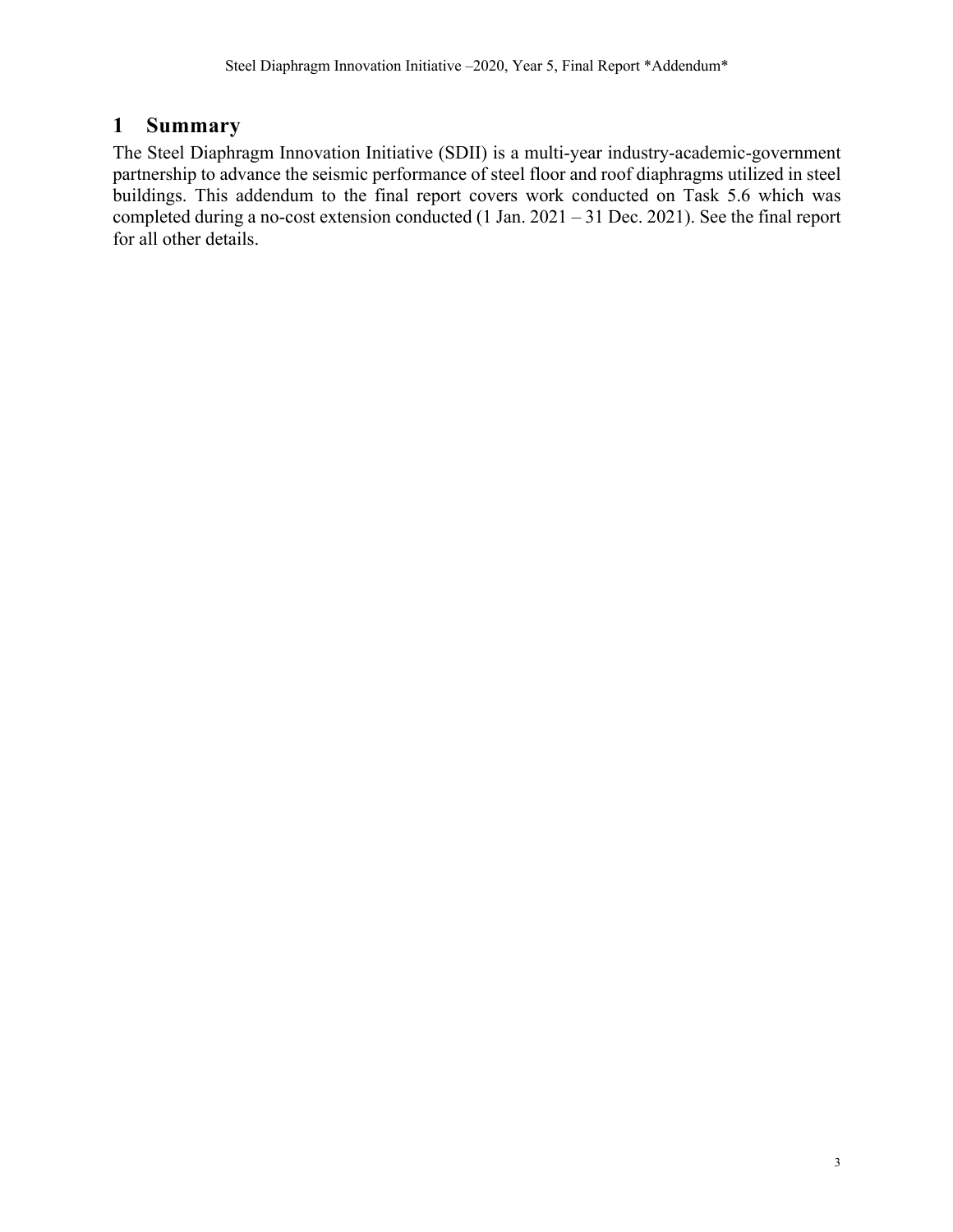### **5 Experiments: Project Completion**

As discussed in the final report the building bay testing of Task 5.6 was conducted during a no cost extension year. Summary of that testing is provided in this addendum.

### **5.6 Building Bay/Full Building Tests**

SDII Case and Plan, Experiments, Tasks 6 and 7, are focused on large scale testing. Outside funding was not secured for a full building test; however, the SDII team has conducted a large scale cyclic test of a full building bay at the STReSS Lab in Northeastern. This test rounds out the diaphragm testing pursued by SDII by including many of the features of actual building construction that are not captured in traditional diaphragm testing.

The test discussed in this section applies cyclic loading to a full-scale concrete-filled steel deck diaphragm specimen including the entire floor framing system with a column at each of the four corners and load applied in the center of the specimen, as depicted in Figure 1. This type of specimen differs from the commonly used cantilever diaphragm specimens, which assume a line of symmetry through the middle of the diaphragm, so that only one-half of the prototype diaphragm is constructed and includes only the "skin" of the diaphragm and known of the underlying framing. This specimen also follows standard construction practices that are prevalent in the United States, including the use integral pour stops. By constructing the specimen in this manner, a realistic understanding is provided for how a full-scale diaphragm built according to current standards could perform under seismic events.



Figure 1: Diaphragm Specimen Isometric

The design of the specimen was informed by SDII's cantilever diaphragm database, recent SDII cantilever diaphragm testing, monotonic and cyclic push-out experiments, and the SDII building archetypes. The full-scale diaphragm bay specimen has been designed to emulate a portion of these well-informed building archetypes. Through mirroring member sizes, shear stud configuration and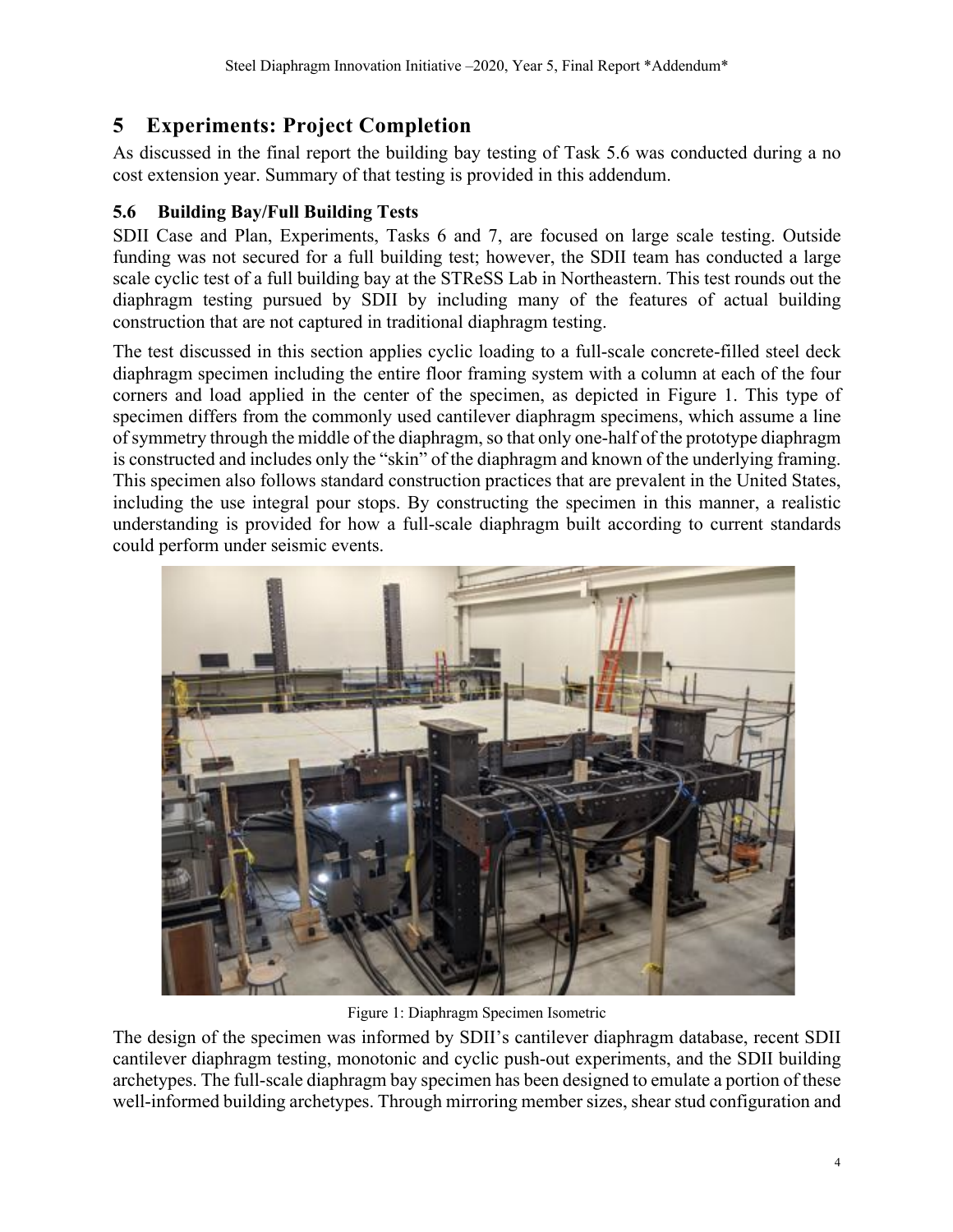size, deck geometry, reinforcement pattern, and lateral force resisting system (LFRS) flexibility, a specimen has been designed that represents much of the current composite (concrete-filled steel deck) floor diaphragms built today. The specimen consists of one 20 ft  $\times$  28 ft bay (center-tocenter spacing) spanning between four W14×176 columns, as shown in Figure 2. Each column has two braces at its base. The perimeter of the diaphragm has two collectors fabricated from W18 $\times$ 35's spanning the shorter edge of the specimen and two chords made from W21 $\times$ 62's. There are three W21 $\times$ 62 girders running parallel to the collectors. Lastly there are four W16 $\times$ 26 beams which run parallel to the chords. These sizes were chosen based on the SDII building archetype designs. This helps to ensure that the specimen represents common construction practices and that the specimen matches normal building diaphragm behavior.



Figure 2 Full-scale diaphragm specimen plan and isometric views

The specimen includes 3 in. high steel deck with 3.25 in. of lightweight concrete above the deck. Welded wire reinforcement,  $6x6 - W2.1/W2.1$ , is used throughout the slab, additional reinforcement is included in the edge overhangs and surrounding the columns. The shear studs used are 0.75 in. in diameter and 4.5 in. long. The studs along the collector were designed with a spacing of 24 in. such that the stud strength has a comparable strength to the calculated diaphragm shear strength. The 24 in. stud spacing along the collector is relatively wide, but common in practice. In the tests (as in real construction) the slab may also bear against the columns, thus failure in diaphragm shear (diagonal tension cracking in the concrete), not at the shear studs, is the expected failure mode.

The diaphragm specimen is situated between two pairs of actuators. On the left of Figure 2 two large actuators move in the same direction as the two medium sized actuators shown on the right of the figure. By having the actuator pairs work together in anti-symmetry a maximum load is able to be applied to the specimen. Due to the cyclic nature of the load application the actuators are require to impose compressive and tensile loads on the specimen. The actuators act on the line of intersection between the concrete slab and the top of flange surface on the chords. In compression, two distribution beams are loaded by the actuators and in turn apply load to both the chord and the concrete. In tension, the distribution beams are loaded by the actuators such that they pull on the chord. In addition, to assist in applying tension to the concrete slab, each distribution beam is attached to a pair of threaded reinforcing bars that extend through the slab and are anchored on the distribution beam on the far side of the slab.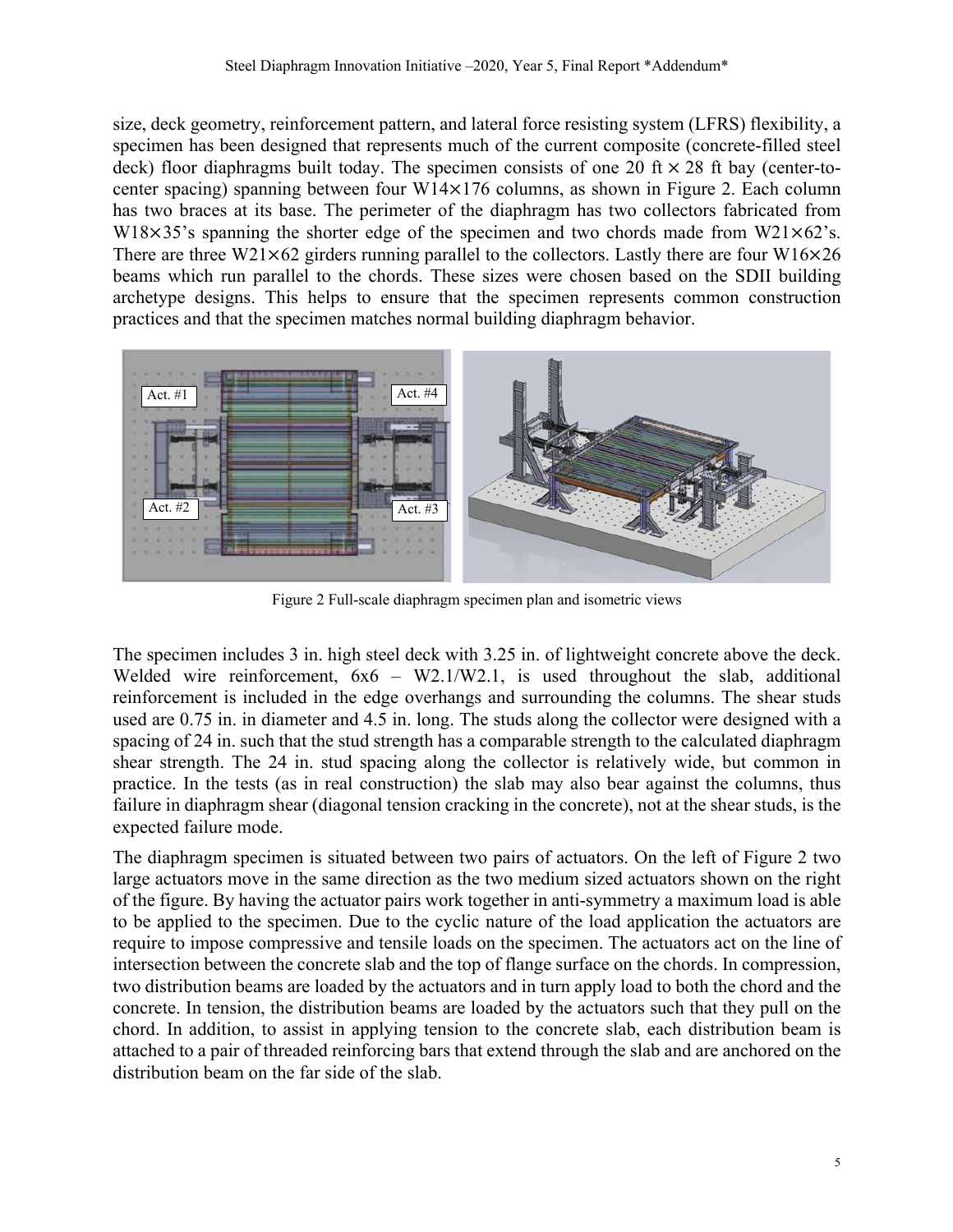The loading protocol for this specimen follows the unidirectional testing protocol outlined in FEMA 461 (FEMA, 2007). This protocol entails two cycles at each amplitude target with a 40% increase in magnitude between targets. A total of six cycles are required prior to the point at which initial damage is expected. The four actuators were controlled to follow a control scheme that imparts a symmetrical displacement on the specimen. Large actuator #4 and medium actuator #2 were initially run in displacement control with the same displacement target (equal and opposite, as one actuator was pulling when the other was pushing); see Figure 2 for actuator identification. Medium actuator #1 and large actuator #3 were run in force control, receiving their force signal as the negated value from actuators #4 and #2, respectively. The force control used factors of 2.168 and 0.461 to adjust the force value coming from actuators #2 and #4, respectively due to the variation in actuator capacities between the medium and large actuators. This control scheme ensures the North and South portions of the specimen are loaded with the same displacements, but the resulting forces may different. While the protocol was designed using FEMA 461 and the control scheme described was followed initially, some adjustments were made during the test, as static specimen strength eventually exceeded the loading capacity of the actuators (810 kips) and additional cycling of the specimen was necessary to induce failure.

The loading protocol followed for the diaphragm test is presented in Table 1. Laid out in this table are the displacement targets and the shear angles that result between the actuators loading point on the specimen (based on the actuator displacement value) and the centerline of the adjacent column. In the table it is specified whether or not the actuator displacement target is successfully reached in the West and East directions during the testing. Note that in each cycle, the specimen was loaded in the West direction first. The table also identifies which control scheme was used; either the original control scheme, described above, or an adapted (force) control scheme that was used later in the test. The adapted control scheme was implemented during the test when it was identified that the original control scheme was limiting the force that was being imparted to the specimen. The adapted control scheme used just actuator #4 in displacement control, with all three other actuators receiving their force values from actuator #4. This results in symmetric loading of the specimen, with possible unsymmetric displacement values being imposed on North and South portions of the specimen. Also identified in Table 1 is whether one or two factors are used in each cycle of the loading history. This refers to the factors imposed on the primary/secondary relationship between the actuators. The 2.168 and 0.461 values, as discussed above, represent one value, as they are inverses of each other. This factor is optimized for loading in the East direction, as it used the full capacity of both the medium and large actuators. To ensure symmetry in the loading at the peak value of each cycle, this factor was originally used in both directions. However, when it was determined that additional load was required, the original factors were used when loading in the East direction, and an alternative 0.304 factor was introduced for loading in the West direction. Later in the test, the two factors were alternated between when loading the specimen in the West and East directions at each cycle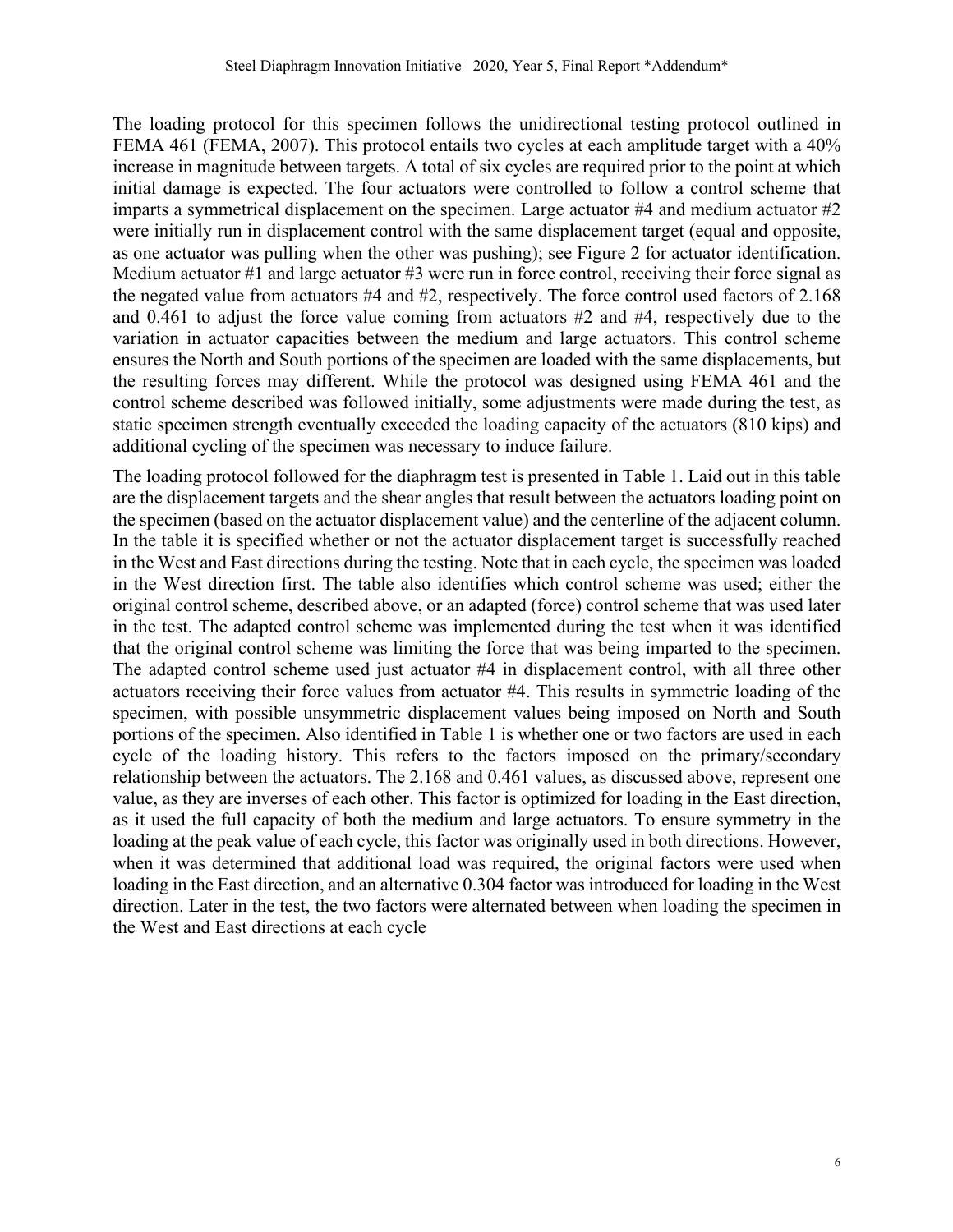| Day   | <b>Displacement</b><br><b>Step</b> | # of<br>Cycles | # of Ramps | Shear Angle, $y$ [-] | <b>Actuator</b><br>Displacement<br>Target, $\delta$ [in] | Rate<br>[in/min] | Control<br><b>Scheme</b><br><b>Used</b> | Factor<br><b>Used</b>    | Reached<br>West<br><b>Target</b> | Reached<br>East<br><b>Target</b> |
|-------|------------------------------------|----------------|------------|----------------------|----------------------------------------------------------|------------------|-----------------------------------------|--------------------------|----------------------------------|----------------------------------|
| Day 1 | $\mathbf{1}$                       | $\overline{2}$ | 8          | 0.000191678          | 0.023                                                    | 0.125            | Original                                | One                      | Yes                              | Yes                              |
|       | $\overline{2}$                     | $\overline{2}$ | 8          | 0.000268349          | 0.032                                                    | 0.125            | Original                                | One                      | <b>Yes</b>                       | <b>Yes</b>                       |
|       | 3                                  | $\overline{2}$ | 8          | 0.000375689          | 0.045                                                    | 0.125            | Original                                | One                      | <b>Yes</b>                       | Yes                              |
|       | 4                                  | $\overline{2}$ | 8          | 0.000525964          | 0.062826455                                              | 0.125            | Original                                | One                      | Yes                              | Yes                              |
|       | 5                                  | $\overline{2}$ | 8          | 0.00073635           | 0.087957037                                              | 0.125            | Original                                | One                      | <b>Yes</b>                       | Yes                              |
|       | 6                                  | $\overline{2}$ | 8          | 0.00103089           | 0.123139852                                              | 0.125            | Original                                | One                      | <b>Yes</b>                       | Yes                              |
|       | $\overline{7}$                     | $\overline{2}$ | 8          | 0.001443246          | 0.172395793                                              | 0.125            | Original                                | One                      | Yes                              | Yes                              |
|       | 8                                  | $\overline{2}$ | 8          | 0.002020545          | 0.24135411                                               | 0.125            | Original                                | One                      | <b>Yes</b>                       | Yes                              |
|       | 9                                  | $\overline{2}$ | 8          | 0.002828763          | 0.338                                                    | 0.125            | Original                                | One                      | Yes                              | <b>No</b>                        |
|       | 10                                 | 4              | 16         | 0.003960268          | 0.473                                                    | 0.125            | Original                                | One                      | <b>No</b>                        | <b>No</b>                        |
|       |                                    | $\overline{2}$ | 8          |                      |                                                          |                  | Original                                | Alternate                | <b>No</b>                        | <b>No</b>                        |
| Day 2 | 11                                 | $\overline{2}$ | 8          | 0.003114274          | 0.372                                                    | 0.125            | Original                                | One                      | Yes                              | <b>No</b>                        |
|       | 12                                 | $\mathbf{1}$   | 4          | 0.000375689          | 0.045                                                    | 0.125            | Adapted                                 | One                      | <b>Yes</b>                       | Yes                              |
|       | 13                                 | $\overline{2}$ | 8          | 0.002828763          | 0.338                                                    | 0.125            | Adapted                                 | One                      | <b>Yes</b>                       | Yes                              |
|       | 14                                 | 4              | 16         | 0.003960268          | 0.473                                                    | 0.125            | Adapted                                 | One                      | Yes                              | Yes                              |
|       | 15                                 | $\overline{2}$ | 8          | 0.005544376          | 0.662                                                    | 0.125            |                                         | <b>Adapted Alternate</b> | <b>Yes</b>                       | <b>No</b>                        |
|       | 16                                 | 8              | 32         | 0.007762126          | 0.927                                                    | 0.25             |                                         | <b>Adapted Alternate</b> | <b>No</b>                        | <b>No</b>                        |
| Day 3 | 17                                 | $\mathbf{1}$   | 4          | 0.00366/-0.00396     | $+0.437/-0.473$                                          | 0.125            |                                         | <b>Adapted Alternate</b> | Yes                              | Yes                              |
| Day 4 | 18                                 | 11             | 44         | 0.007762126          | 0.927                                                    | 0.25             |                                         | <b>Adapted Alternate</b> | <b>Yes</b>                       | <b>No</b>                        |
| Day 5 | 19                                 | 5              | 20         | 0.010866976          | 1.298                                                    | 0.25             |                                         | <b>Adapted Alternate</b> | <b>Yes</b>                       | Yes                              |
| Day 6 | 20                                 | $\mathbf{1}$   | 4          | 0.010866976          | 1.298                                                    | 0.25             |                                         | Adapted Alternate        | <b>Yes</b>                       | Yes                              |
|       | 21                                 | $\overline{2}$ | 8          | 0.015213767          | 1.817                                                    | 0.5              |                                         | <b>Adapted Alternate</b> | <b>Yes</b>                       | Yes                              |
|       | 22                                 | $\mathbf{1}$   | 4          | 0.021299274          | 2.544                                                    | 0.5              |                                         | <b>Adapted Alternate</b> | <b>Yes</b>                       | N/A                              |

Table 1: NEU Diaphragm Loading Protocol

The observed diaphragm response differed across the four  $7 \text{ ft} \times 20 \text{ ft}$  bays that comprised the floor. For reference the bays are numbered 1 through 4 starting with the bay that is furthest to the North, and moving South (North is at the top in Figure 2a and on the right in Figure 4). Their differing behavior was partially due to differing concrete strength in these bays. Bays 1 and 4 should have experienced the most damage, as they have the maximum shear and span between the loaded section of the diaphragm and the columns. Conversely, Bays 2 and 3 have a loading beam across their width that stiffens them and allows the distribution of load from the actuators. However due to variation in the concrete pour, Bay 4 ended up with significantly stronger concrete compared to Bay 1. Figure 3 provides to total applied force vs. measured shear angle across the 4 bays of the specimen. In Figure 3 deformation is mainly concentrated in the end bays: 1 and 4, with significantly more deformation and finally failure occurring in Bay 1. The force in Figure 3 is the total load applied to the specimen. The maximum and minimum force values, approximately 810 kips when loading to the West and -615 kips when loading to the East, represent the combined actuator capacity rather than the ultimate static strength of the specimen. Failure occurred at the maximum force value through cycling as depicted in Figure 2.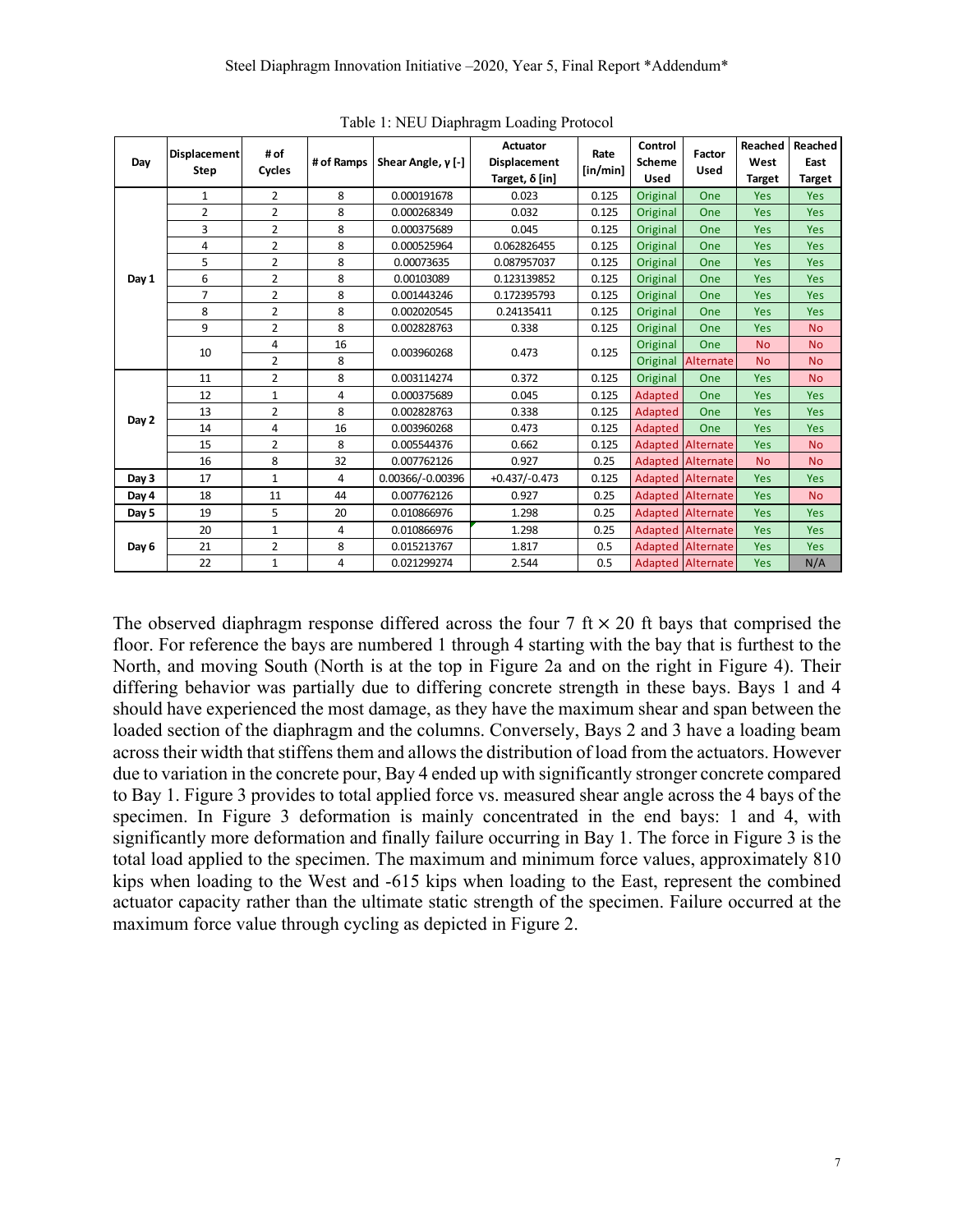

Figure 3: Hysteresis Results of Shear Angle of the Four Diaphragm Bays

While both end Bays 1 and 4 exhibited significant damage (particularly concrete cracking) as expected, failure in the specimen was eventually localized in the weaker concrete located in Bay 1 as shown in Figure 4. Figure 4a depicts the performance of the specimen at the peak deformation reached in the West direction and Figure 4b depicts the peak deformation reached in the East direction. Damage is concentrated in Bay 1, with significant concrete cracking in Bay 4. Bay 1 exhibits diagonal tension cracks in the concrete, especially on its East side. On the West side of Bay 1, cracking was initially in diagonal patterns, similar to Bay 4; however, failure ultimately occurred in the concrete with significant cracks reorienting to run somewhat parallel to the collector, but off of the line of shear studs. Extensive damage to the steel deck also occurred in Bay 1 subsequent to the concrete failure. Similar to the failure exhibited in the concrete, the steel deck on the East side of Bay 1 exhibited buckling and out-of-plane damage, whereas the steel deck on the West of Bay 1 exhibited seam failure directly below the line of concrete failure.

The static specimen strength exceeded the combined actuator strength of 810 kips and greatly exceeded the governing design strength. The specimen strength is estimated to be 547 kips using measured material properties and assuming the diagonal tension cracking failure mode (Eatherton et al., 2020) as recently adopted in AISI S310 based on full-scale cantilever diaphragm tests. Overall, the large strength of this specimen, well above typical predictive strengths used for design, exhibits additional aspects of performance that would be expected to increase strength in indeterminate concrete-filled steel deck diaphragms. These include the influence of the concrete bearing on the column face, the influence of framing beams on overall deformation, and the confining effects of the pour stops (and potentially edge reinforcing), which were left on during testing. Note, The static strength is higher than 810 kips, as the specimen underwent 19 cycles at a drift angle of 0.0078 before degrading strength during the next 0.0109 maximum drift angle cycles.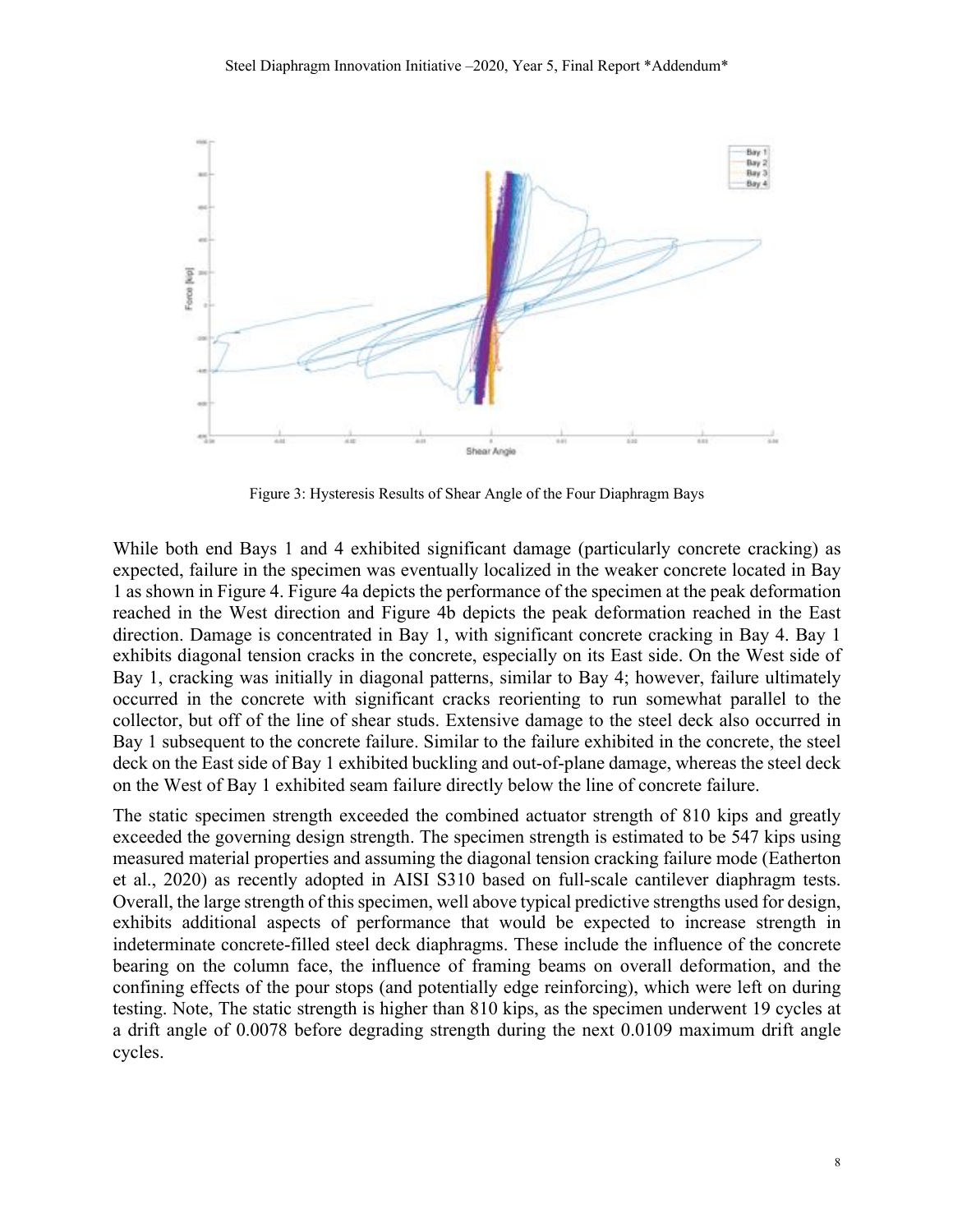

```
a) Specimen Loaded 2.544" West b) Specimen Loaded about 2.4" East
       Figure 4: Diaphragm Failure Mechanism
```
Conclusion of the testing constitutes the formal end to Task 5.6. However, significant additional post-processing and comparisons to design calculations will be conducted in the future. Using the extensive sensor network installed in the specimen the researchers intend to provide direct insight on the force flows in the diaphragm including understanding the amount of load shed directly to the columns and the progression of damage in typical concrete-filled steel deck diaphragms subjected to seismic loads. Special attention will be paid to using the sensor information to better understand the cyclic behavior of the crucial composite interface between the deck and the collectors. Additionally, this experiment allows the characterization of diaphragm ductility considering full floor framing rather than in isolation, an integral purpose of the SDII project, and necessary to further validate and improve ductility-based diaphragm design provisions. Additionally, with the completion of this experiment, there are further research opportunities to design and optimize concrete-filled steel deck diaphragms under seismic loads.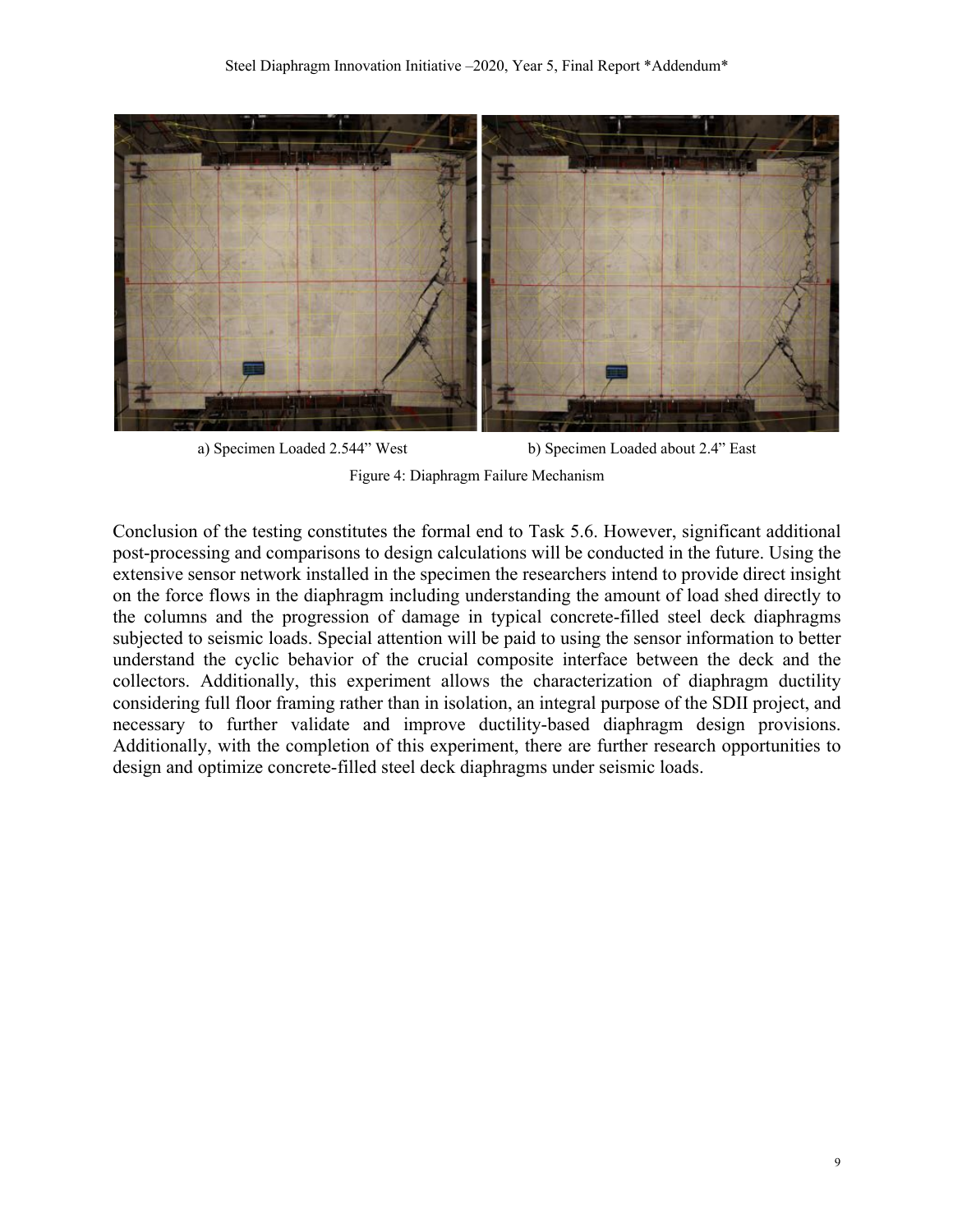### **9 Acknowledgments**

In addition to the acknowledgments in the final report the SDII team at Northeastern would like to thank the following companies for in-kind support Capone Iron, Fastenal, Hilti, Nelson, Nucor, Turner, and Verco Decking, Inc. Any typos, opinions, findings, recommendations, or other material within are those of the authors and do not necessarily reflect the views of the sponsors.

### **References**

References added for this addendum include:

- Eatherton, M. R., O'Brien, P. E., & Samuel Easterling, W. (2020). Examination of Ductility and Seismic Diaphragm Design Force-Reduction Factors for Steel Deck and Composite Diaphragms. *Journal of Structural Engineering*, *146*(11), 04020231.
- FEMA (2007). *FEMA 461: Interim Testing Protocols for Determining the Seismic Performance Characteristics of Structural and Nonstructural Components.* Washington D.C.: Federal Emergency Management Agency.